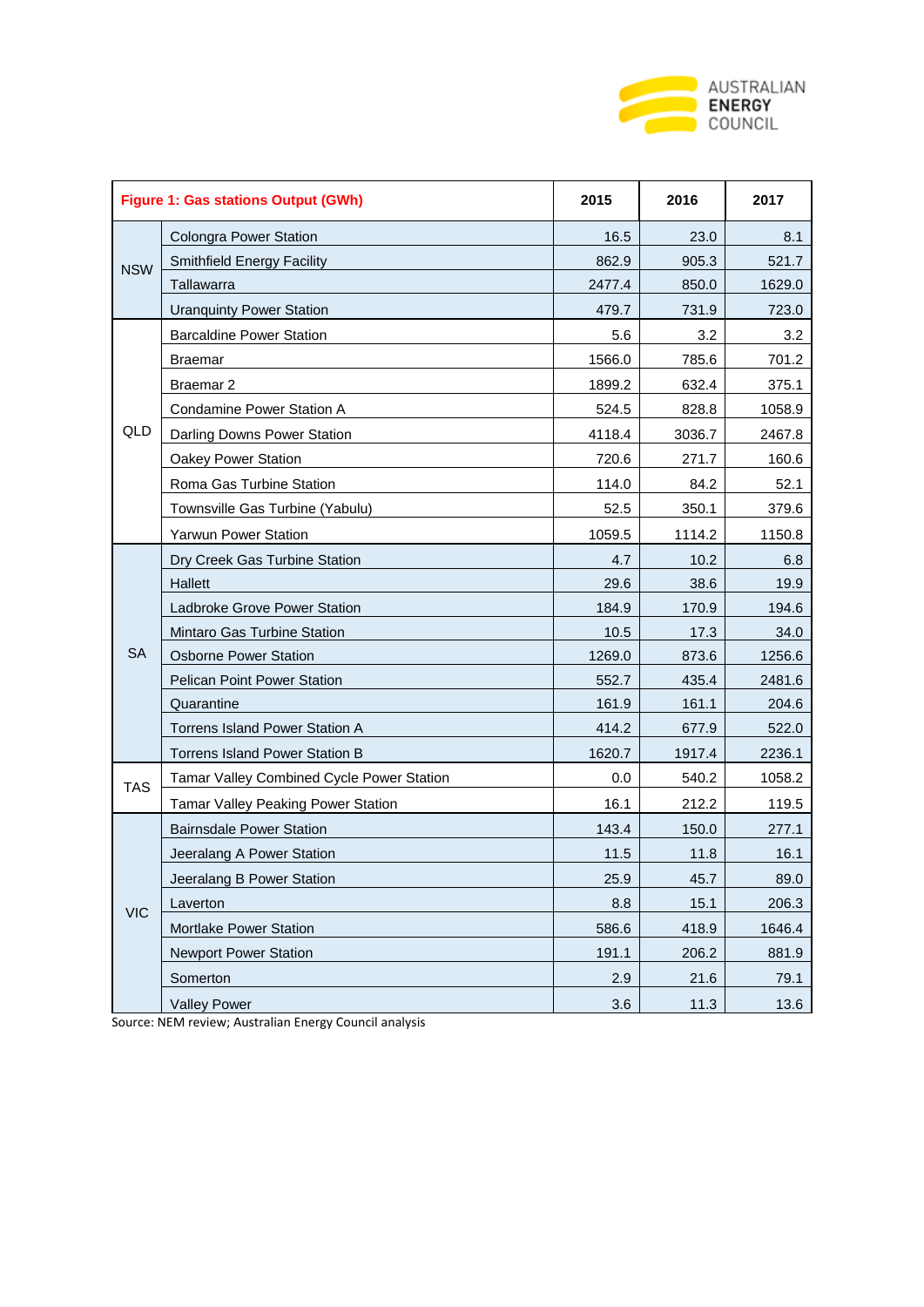| Figure 2: Percentage change in gas generation output |                                           | % change in 2016 | % change in 2017 |  |
|------------------------------------------------------|-------------------------------------------|------------------|------------------|--|
| <b>NSW</b>                                           | <b>Colongra Power Station</b>             | 40%              | $-65%$           |  |
|                                                      | Smithfield Energy Facility                | 5%               | $-42%$           |  |
|                                                      | Tallawarra                                | $-66%$           | 92%              |  |
|                                                      | <b>Uranquinty Power Station</b>           | 53%              | $-1%$            |  |
|                                                      | <b>Barcaldine Power Station</b>           | $-43%$           | 2%               |  |
|                                                      | <b>Braemar</b>                            | $-50%$           | $-11%$           |  |
|                                                      | Braemar <sub>2</sub>                      | $-67%$           | $-41%$           |  |
|                                                      | Condamine Power Station A                 | 58%              | 28%              |  |
| QLD                                                  | Darling Downs Power Station               | $-26%$           | $-19%$           |  |
|                                                      | Oakey Power Station                       | $-62%$           | $-41%$           |  |
|                                                      | Roma Gas Turbine Station                  | $-26%$           | $-38%$           |  |
|                                                      | Townsville Gas Turbine (Yabulu)           | 567%             | 8%               |  |
|                                                      | <b>Yarwun Power Station</b>               | 5%               | 3%               |  |
|                                                      | Dry Creek Gas Turbine Station             | 117%             | $-33%$           |  |
|                                                      | Hallett                                   | 30%              | $-48%$           |  |
|                                                      | Ladbroke Grove Power Station              | $-8%$            | 14%              |  |
|                                                      | Mintaro Gas Turbine Station               | 64%              | 97%              |  |
| <b>SA</b>                                            | <b>Osborne Power Station</b>              | $-31%$           | 44%              |  |
|                                                      | Pelican Point Power Station               | $-21%$           | 470%             |  |
|                                                      | Quarantine                                | 0%               | 27%              |  |
|                                                      | Torrens Island Power Station A            | 64%              | $-23%$           |  |
|                                                      | Torrens Island Power Station B            | 18%              | 17%              |  |
| <b>TAS</b>                                           | Tamar Valley Combined Cycle Power Station |                  | 96%              |  |
|                                                      | Tamar Valley Peaking Power Station        | 1222%            | $-44%$           |  |
|                                                      | <b>Bairnsdale Power Station</b>           | 5%               | 85%              |  |
| <b>VIC</b>                                           | Jeeralang A Power Station                 | 3%               | 36%              |  |
|                                                      | Jeeralang B Power Station                 | 76%              | 95%              |  |
|                                                      | Laverton                                  | 72%              | 1262%            |  |
|                                                      | Mortlake Power Station                    | $-29%$           | 293%             |  |
|                                                      | <b>Newport Power Station</b>              | 8%               | 328%             |  |
|                                                      | Somerton                                  | 639%             | 266%             |  |
|                                                      | <b>Valley Power</b>                       | 212%             | 20%              |  |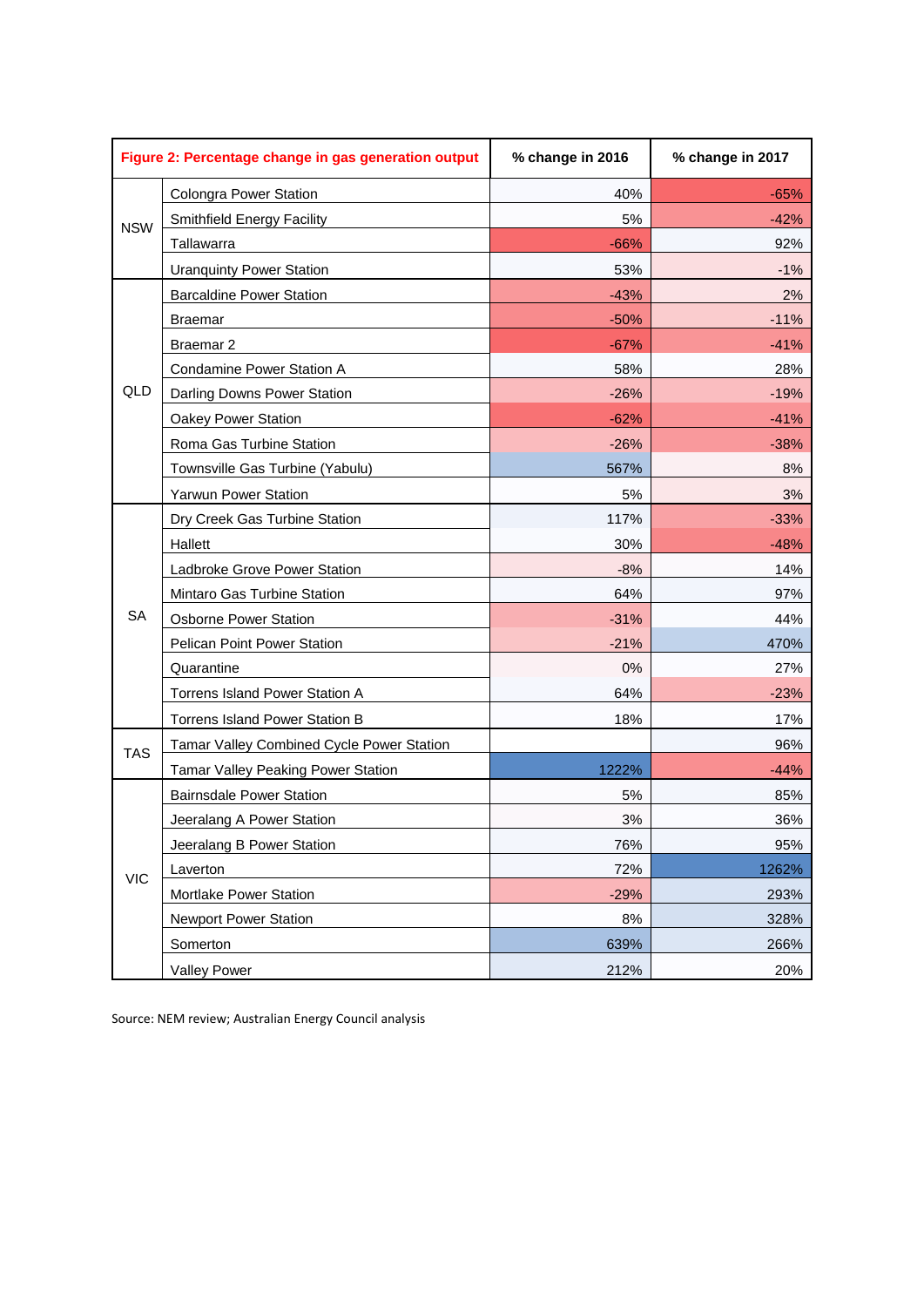| <b>Figure 3: Coal stations Output (TWh)</b> |                                | 2015  | 2016  | 2017  |
|---------------------------------------------|--------------------------------|-------|-------|-------|
|                                             | Bayswater                      | 17.50 | 15.68 | 15.16 |
|                                             | <b>Eraring Power Station</b>   | 12.90 | 12.13 | 16.63 |
| <b>NSW</b>                                  | Liddell                        | 8.14  | 8.59  | 7.80  |
|                                             | Mt Piper Power Station         | 5.22  | 7.39  | 6.98  |
|                                             | <b>Redbank Power Station</b>   |       |       |       |
|                                             | Vales Point B Power Station    | 7.77  | 7.44  | 7.72  |
|                                             | <b>Callide B Power Station</b> | 3.49  | 4.49  | 4.92  |
|                                             | <b>Callide C Power Station</b> | 5.41  | 5.19  | 5.32  |
|                                             | Gladstone                      | 5.06  | 6.53  | 7.62  |
| <b>QLD</b>                                  | Kogan Creek                    | 5.30  | 4.36  | 4.90  |
|                                             | Millmerran Power Plant         | 6.69  | 6.61  | 6.25  |
|                                             | <b>Stanwell Power Station</b>  | 8.57  | 8.55  | 8.43  |
|                                             | <b>Tarong North</b>            | 2.54  | 2.54  | 3.00  |
|                                             | <b>Tarong Power Station</b>    | 6.14  | 8.27  | 8.58  |
| SA                                          | Northern Power Station         | 2.57  | 1.25  |       |
|                                             | Playford B Power Station       | ÷,    |       |       |
|                                             | Anglesea Power Station         | 0.72  |       |       |
|                                             | <b>Hazelwood Power Station</b> | 9.63  | 9.15  | 2.38  |
| <b>VIC</b>                                  | Loy Yang A Power Station       | 15.00 | 14.28 | 14.47 |
|                                             | Loy Yang B Power Station       | 8.19  | 7.81  | 8.21  |
|                                             | Morwell (Energy Brix)          |       |       |       |
|                                             | Yallourn W Power Station       | 10.19 | 10.41 | 9.95  |

Source: NEM review; Australian Energy Council analysis

| Figure 4: Percentage change in coal generation output |                                 | % change in 2016 | % change in 2017 |  |
|-------------------------------------------------------|---------------------------------|------------------|------------------|--|
|                                                       | Bayswater                       | $-10.4%$         | $-3.3%$          |  |
|                                                       | <b>Eraring Power Station</b>    | $-6.0%$          | 37.1%            |  |
| <b>NSW</b>                                            | Liddell                         | 5.5%             | $-9.1%$          |  |
|                                                       | Mt Piper Power Station          | 41.5%            | $-5.5%$          |  |
|                                                       | <b>Redbank Power Station</b>    | ۰                |                  |  |
|                                                       | Vales Point B Power Station     | $-4.3%$          | 3.8%             |  |
|                                                       | <b>Callide B Power Station</b>  | 28.7%            | 9.6%             |  |
|                                                       | <b>Callide C Power Station</b>  | $-4.2%$          | 2.5%             |  |
|                                                       | Gladstone                       | 29.0%            | 16.7%            |  |
| QLD                                                   | Kogan Creek                     | $-17.8%$         | 12.4%            |  |
|                                                       | <b>Millmerran Power Plant</b>   | $-1.1%$          | $-5.4%$          |  |
|                                                       | <b>Stanwell Power Station</b>   | $-0.3%$          | $-1.4%$          |  |
|                                                       | <b>Tarong North</b>             | 0.0%             | 17.9%            |  |
|                                                       | <b>Tarong Power Station</b>     | 34.6%            | 3.8%             |  |
| <b>SA</b>                                             | Northern Power Station          | $-51.5%$         | $-100.0%$        |  |
|                                                       | Playford B Power Station        | -                |                  |  |
|                                                       | Anglesea Power Station          | ÷.               | $\sim$           |  |
|                                                       | <b>Hazelwood Power Station</b>  | $-4.9%$          | $-74.0%$         |  |
| <b>VIC</b>                                            | Loy Yang A Power Station        | $-4.8%$          | 1.4%             |  |
|                                                       | Loy Yang B Power Station        | $-4.6%$          | 5.1%             |  |
|                                                       | Morwell (Energy Brix)           | $\overline{a}$   |                  |  |
|                                                       | <b>Yallourn W Power Station</b> | 2.2%             | $-4.4%$          |  |